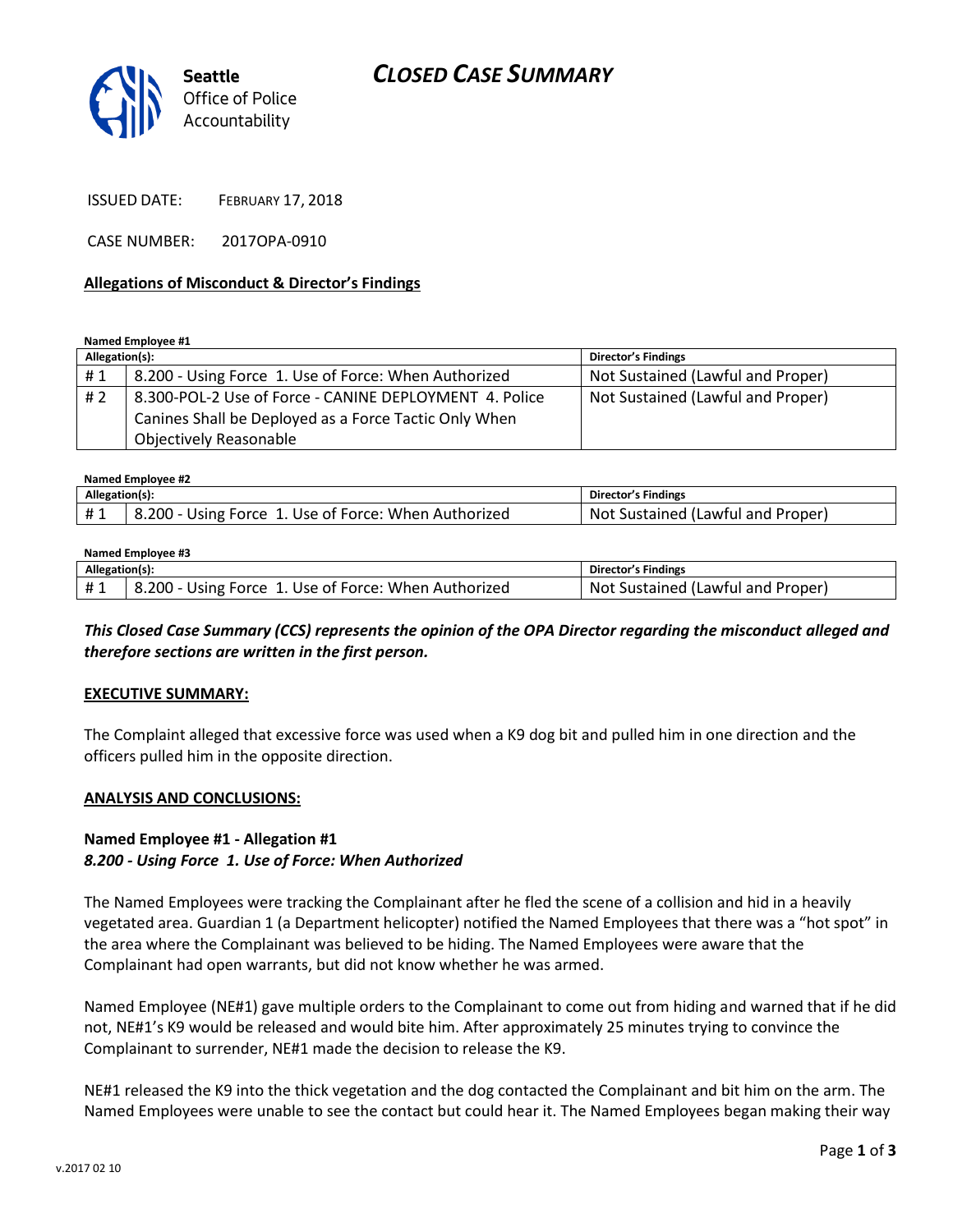

**Seattle** *Office of Police Accountability*

# *CLOSE CASE SUMMARY*

OPA CASE NUMBER: 2017OPA-0910

through the vegetation to try to locate both the K9 and the Complainant and to take the Complainant into custody. NE#1 continued to audibly encourage the K9 because he could no longer see or hear the K9, and the Complainant was saying that the K9 dog was hurt.

When the Named Employees could see the Complainant, the Complainant had the K9 in a head lock and had the dog pressed into the ground with his body. The K9 was biting the Complainant's arm. Named Employee #2 (NE#2) and Named Employee #3 (NE#3) were able to pull the Complainant out of the vegetation by his arm and NE#1 was able to lift the K9 and move the dog in the same direction (the K9 was still holding the Complainant's other arm). Once NE#2 and NE#3 had control of the Complainant, NE#1 gave the K9 the order to release the Complainant.

As discussed more fully below, I find that the use of the K9 as a force tool under these circumstances was consistent with policy. I also find that the officers were legitimately concerned with the K9's welfare, which justified a somewhat longer that normal engagement between the Complainant and K9 of approximately three minutes. Ultimately, the force utilized, a bite to the Complainant's arm that was released once he was secured and taken into custody was reasonable, necessary, and proportional, and, thus, consistent with policy.

As such, I recommend that this allegation be Not Sustained – Lawful and Proper.

# Recommended Finding: **Not Sustained (Lawful and Proper)**

### **Named Employee #1 - Allegation #2** *8.300-POL-2 Use of Force - CANINE DEPLOYMENT 4. Police Canines Shall be Deployed as a Force Tactic Only When Objectively Reasonable*

SPD Policy 8.300-POL-2 specifically governs the use of a K9 as a force tool. A K9 may be utilized to capture fleeing subjects, but the force applied by the K9 must still be objectively reasonable under the circumstances.

As stated above, NE#1 made considerable efforts to convince the Complainant to come out of hiding. A lower level of force was not available that could have reasonably been expected to control the Complainant or allow for the apprehension of the Complainant due to the heavy vegetation that the Complainant was hiding in and the potential threat he posed to them. While the Named Employees had no definitive evidence that the Complainant was armed, it was certainly plausible. Therefore, NE#1 deployed the K9 dog, after giving verbal warnings and that the Complainant may be bitten.

The K9 was on a thirty-foot leash, and the Named Employees attempted to pull the K9 back after contact was made with the Complainant. However, the Complainant had the dog in a headlock and would not release the dog. Because of his concern for the K9's welfare, NE#1 kept encouraging the dog. Once the Named Employees were able to reach the Complainant and the K9, the two were separated and the dog was given an order to release the Complainant.

I find that NE#1 properly deployed the K9, followed post-deployment procedures, and that he complied with the requirements of this portion of the policy. Moreover, as explained above, I find that the force used through the K9 was objectively reasonable.

As such, I recommend that this allegation be Not Sustained – Lawful and Proper.